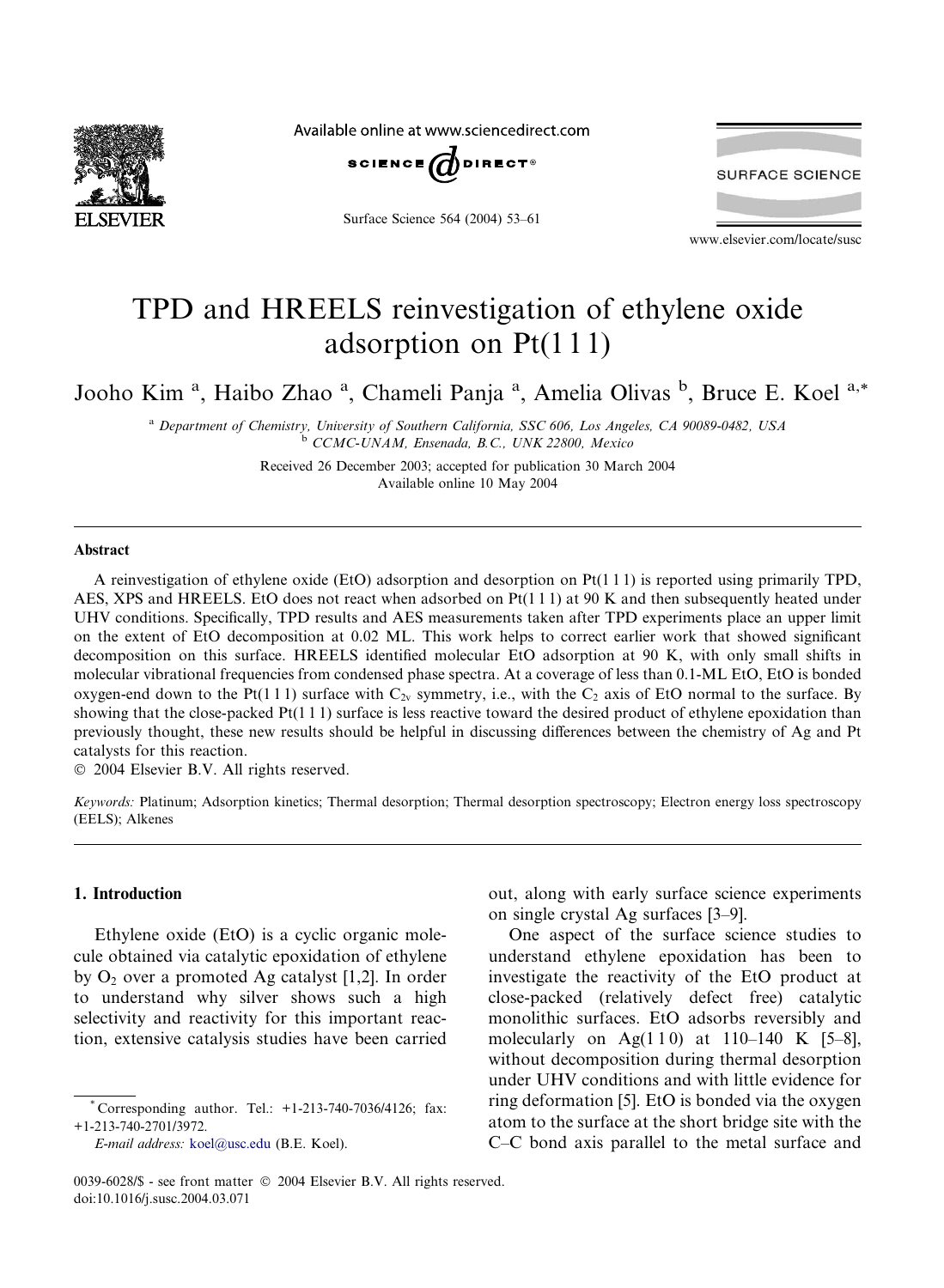$C_{2v}$  symmetry. On O- and K-precovered Ag(110) surfaces, the EtO adsorption geometry was different and ring-opening reactions were reported during heating following low temperature adsorption [4,5,10]. Recent work examining adsorption and reaction of EtO on  $Ag(111)$  showed that the reaction of EtO on this surface is an activated process that requires surface temperatures approaching 250 K [11]. Adsorption at 100 K is entirely molecular, and these molecules desorb at low temperature without reacting during heating in ultrahigh-vacuum (UHV).

On other metal surfaces, EtO adsorbs and bonds on  $Cu(110)$  at 120 K very similarly to that on Ag $(1 1 0)$  [5,12]. EtO has been reported to adsorb molecularly on Fe(1 0 0) at 140 K [6], Ni(1 1 0) at 100 K [13] and Ni(1 1 1) at 140 K [6,14] with no decomposition during heating under UHV conditions. However, there is a report of EtO decomposition at about 350 K after EtO adsorption on Ni $(110)$  at 90 K [15]. EtO reacted on a Kprecovered Ni(1 1 1) surface after adsorption at  $100-140$  K [14], with evidence provided by highresolution electron energy loss spectroscopy (HREELS) for acetaldehyde as a possible intermediate [16]. In addition, EtO decomposes during heating following low temperature adsorption on Mo(1 1 0) [17], Rh(1 1 0) [18], Pd(1 1 0) [19,20], and Pd(1 1 1) [21].

Of particular interest is an early report concerning ethylene oxide adsorption on Pt(1 1 1) studied by temperature-programmed desorption (TPD) and HREELS [8]. The adsorption energy was reported to decrease slightly with coverage from 11.9 to 10.0 kcal/mol and decomposition reactions supposedly predominated over molecular desorption at low coverages  $[8]$ . H<sub>2</sub>, CO and residual adsorbed carbon were the ultimate decomposition products. The authors argued that a principle difference between Ag and Pt catalysts was that Pt surfaces readily dissociated EtO. This conclusion has been often cited [6,17–24], but the ''common knowledge'' for this chemical difference has this single surface science study as its basis.

A subsequent report of EtO adsorption on the Pt(1 1 0)-(1  $\times$  2) surface calls this previous result into question. EtO desorbed molecularly on the Pt(110)- $(1 \times 2)$  surface from 140 to 230 K with minor decomposition ( $\theta_{EtO} \le 0.02$  ML) [25]. We thought that it would be valuable to reinvestigate EtO adsorption and desorption on  $Pt(1\ 1\ 1)$  to help provide a firmer foundation for understanding the reactivity of this molecule and the extension of that insight to epoxidation and selective oxidation reactions over metal-based heterogeneous catalysts.

## 2. Experimental methods

Experiments were conducted in a three-level ultrahigh-vacuum (UHV) chamber with a base pressure of  $2 \times 10^{-10}$  Torr, as has been described previously [26]. A double-pass cylindrical mirror analyzer (CMA) was used for AES. An UTI 100C quadrupole mass spectrometer (QMS) was used for TPD studies. A LK2000 spectrometer was used for HREELS.

The Pt(111) crystal was mounted on two Ta rods that were imbedded in liquid-nitrogen cooled copper blocks at the bottom of a differentially pumped, XYZ manipulator. The temperature was measured by a chromel–alumel thermocouple spot-welded at the side of the crystal. The sample could be cooled to 90 K or resistively heated to 1200 K. The  $Pt(111)$  sample was cleaned by a standard combination of  $Ar^+$ -ion sputtering at  $5 \times 10^{-5}$  Torr, O<sub>2</sub> treatment ( $P_{\text{O}_2} = 5 \times 10^{-8}$  Torr for 5 min) at 850 K and annealing in vacuum at 1200 K. Sample cleanliness was checked with AES, and LEED was used to insure a well-ordered surface.

High purity ethylene oxide (99.5%+ purity; Aldrich Chemical Co.) was dosed onto the Pt(1 1 1) substrate via a glass microcapillary array doser connected to a leak valve. Exposure values are given in units of Langmuirs (L) as determined by the uncorrected background gas pressure in the chamber during dosing. A doser enhancement factor of 20 was utilized in the reported exposures.

TPD spectra were taken using a linear heating rate of 3 K/s with the crystal in line of sight of the QMS ionizer. A stainless steel shield with an entrance aperture of 1 cm diameter covered the ionizer region of the QMS. The crystal was placed at a distance of 1 mm in front of the aperture for TPD experiments and this effectively attenuated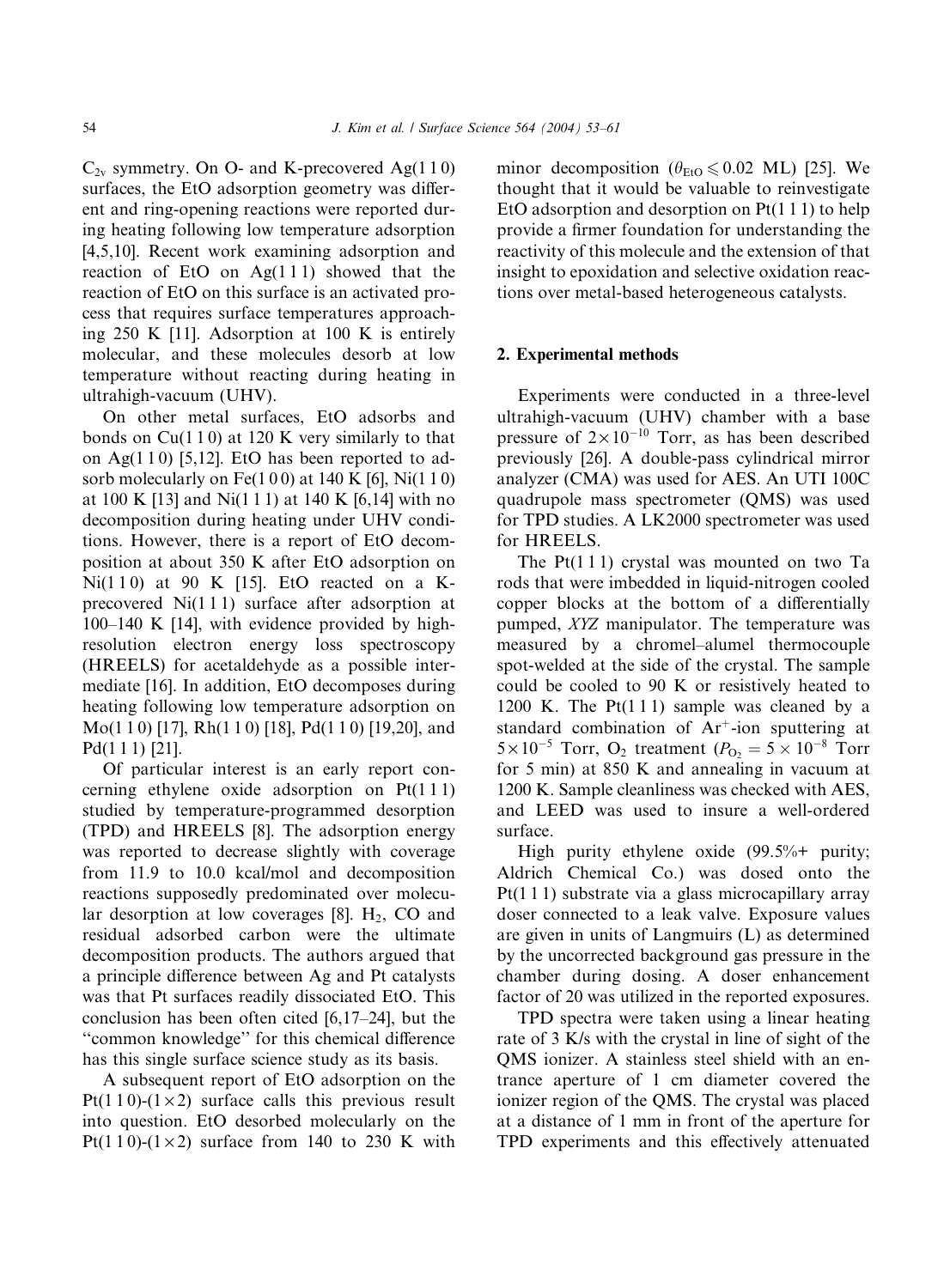background contributions to the TPD curves. Two highly transparent stainless steel screens were used––one across the end of the ionizer grid (with a bias of  $-55$  V) and the other across the shield aperture (at ground potential) in order to stop electron emission from the QMS ionizer impinging on the substrate during TPD measurements.

HREELS spectra were recorded in a specular direction at an angle of  $60^{\circ}$  from the surface normal with an incident beam-energy of 4.5 eV. The overall energy resolution of the spectrometer was about 7 meV (56 cm<sup>-1</sup>) and counting rates in the elastic peak were about 100 kHz for clean Pt(1 1 1). All spectra reported were normalized to the intensity of the elastic peak.

## 3. Results and discussion

## 3.1. TPD results

Ethylene oxide (EtO) adsorption and desorption on  $Pt(1\ 1\ 1)$  was studied by temperature-programmed desorption (TPD) mass spectrometry. After exposing the surface at 90 K to various amounts of EtO, the desorption signal of the parent molecular ion ( $m/e = 44$ ) as well as possible fragments, reaction products, or contaminants  $(m/e = 2, 16, 18, 28, 29)$  were recorded simultaneously.

A series of EtO TPD spectra obtained after increasing EtO exposures on  $Pt(1\ 1\ 1)$  is given in Fig. 1. EtO desorption was monitored by the  $m/e = 29$  signal which is the largest peak in the EtO mass spectrum. For low EtO exposures, a single EtO desorption peak was observed at 207 K. With increasing exposures, this peak shifted to lower temperature, with a peak temperature of 158 K when this peak was nearly saturated after an exposure of 3.0 L. The monolayer coverage of EtO was estimated to be  $\theta_{\text{EtO}} = 0.25$  ML by using the C(1s) XPS peak area ratio to that for ethylene  $(C_2H_4)$  adsorption at 300 K to give ethylidyne (CCH<sub>3</sub>) with  $\theta_C = 0.50$  ML referenced to the Pt(1 1 1) surface atom density of  $1.505 \times 10^{15}$ atoms/cm<sup>2</sup> defined as  $\theta = 1.0$  ML [27]. After larger EtO exposures, an additional low temperature peak started growing at 120 K due to desorption

Fig. 1. EtO  $(m/e = 29)$  TPD spectra after ethylene oxide exposures on  $Pt(111)$  at 90 K.

from a second layer of physisorbed molecules of EtO adsorbed on top of the monolayer. The activation energy for desorption  $(E_d)$  of EtO bonded in the monolayer was estimated to be  $E_d = 12.8-$ 9.3 kcal/mol as the coverage in the monolayer increased, using Redhead analysis assuming a typical preexponential factor of  $10^{13}$  s<sup>-1</sup> and first-order desorption kinetics [28].

Fig. 2 shows TPD spectra at several masses after exposing 3.0-L EtO on  $Pt(111)$  at 90 K. The signal at 44 amu is the EtO parent peak and that at 29 amu is the largest fragment ion of EtO in the QMS corresponding to molecular desorption. There was no molecular EtO desorption above 220 K in the TPD spectra. TPD spectra at 28 amu showed a peak at 470 K and a cracking fragment peak from molecular EtO desorption at 158 K.  $H_2$ TPD spectra at 2 amu showed a peak at 365 K and a cracking fragment peak from EtO desorption at 158 K. We believe that the high temperature CO and  $H_2$  desorption peaks arise from coadsorbed contamination from the background gas rather than EtO decomposition. The amount of CO desorption was calculated to be 0.029 ML based on the saturation CO coverage of 0.68 ML on

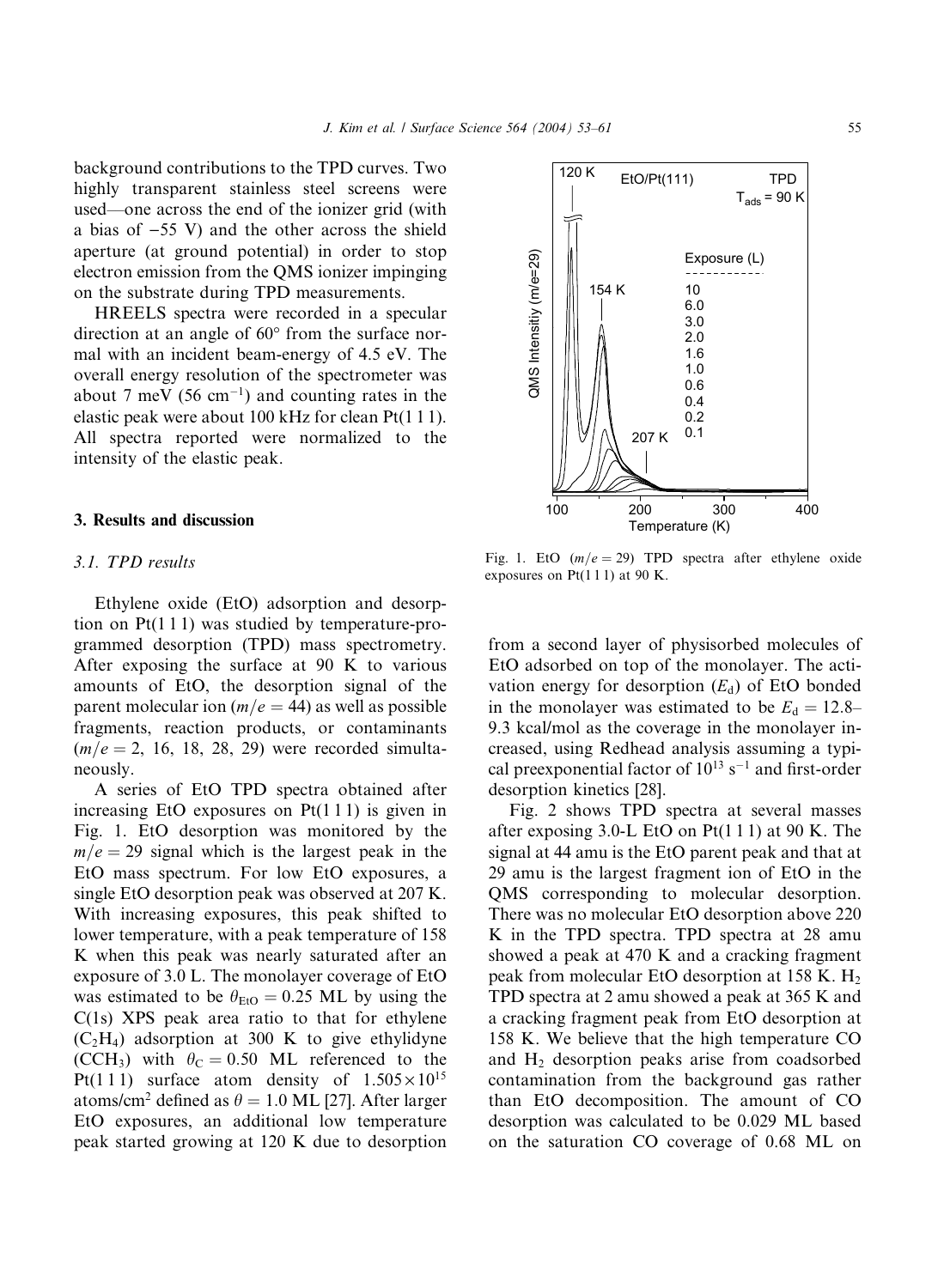

Fig. 2. TPD spectra of several gas phase products following 3.0-L EtO exposures on  $Pt(111)$  at 90 K.

clean Pt(1 1 1) at 150 K [29] and the amount of  $H_2$ desorption was calculated to be  $\theta_{\text{H}_{2}} = 0.038 \text{ ML}$ based on the saturation  $H_{(a)}$  coverage of 0.9 ML on clean Pt(1 1 1) at 150 K [29].

Even if these products  $(CO + H_2)$  arose from EtO dissociation, this still would correspond to only  $\theta_{\text{EtO}}^{\text{dec}} = 0.03$  ML, or less than 10% of the EtO monolayer. Given a defect site concentration of a few percent typically, and the difficulties of avoiding small amounts of coadsorbed contaminants during cooling and dosing, it would appear that EtO does not dissociate under these conditions on pristine  $Pt(1\ 1\ 1)$ . The TPD peak areas from Fig. 2 are plotted in Fig. 3, along with results from similar studies at many other exposures. The amounts of  $CO$  and  $H<sub>2</sub>$ desorption from the surface are nearly constant, independent of the amount of EtO dosed. Molecular desorption of EtO appeared even after a low exposure of 0.10 L.

We repeated these experiments on a different Pt(1 1 1) crystal in a different UHV chamber with a different source of EtO, and we found the same results. In addition, we conducted another set of experiments aimed to check if EtO reac-



Fig. 3. Uptake curves for EtO adsorption on  $Pt(111)$  at 90 K constructed from TPD peak areas of EtO  $(m/e = 29)$ , CO  $(m/e = 28)$  and H<sub>2</sub>  $(m/e = 02)$ .

tion on  $Pt(111)$  was only a weakly activated process as on  $Ag(111)$ . EtO exposures that produced 4-layers of EtO at 90 K were given on Pt(111) at 90, 130, and 250 K. Decomposition of less than 0.3% of one monolayer was measured in all cases. Even when an exposure that produced 40-layers of EtO at 90 K was given on Pt(1 1 1) at 250 K, decomposition less than  $1\%$  of one monolayer was measured.

### 3.2. HREELS

HREELS experiments were conducted after various EtO exposures on Pt $(1 1 1)$  at 90 K (Fig. 4) and after heating a 3.3-layer film of EtO formed by a 10-L EtO exposure on  $Pt(111)$  (Fig. 5). The top curve in Fig. 4, obtained after a 10-L exposure provides reference values for molecular EtO in a solid film. The largest peaks were observed at 866, 1160, 1270, 1485, and 3070 cm<sup>-1</sup>. The most intense loss peak at 866 cm<sup>-1</sup> arises from the COC ring deformation mode of molecular EtO, and the loss peak at 1160 cm<sup>-1</sup> is due to the CH<sub>2</sub> wagging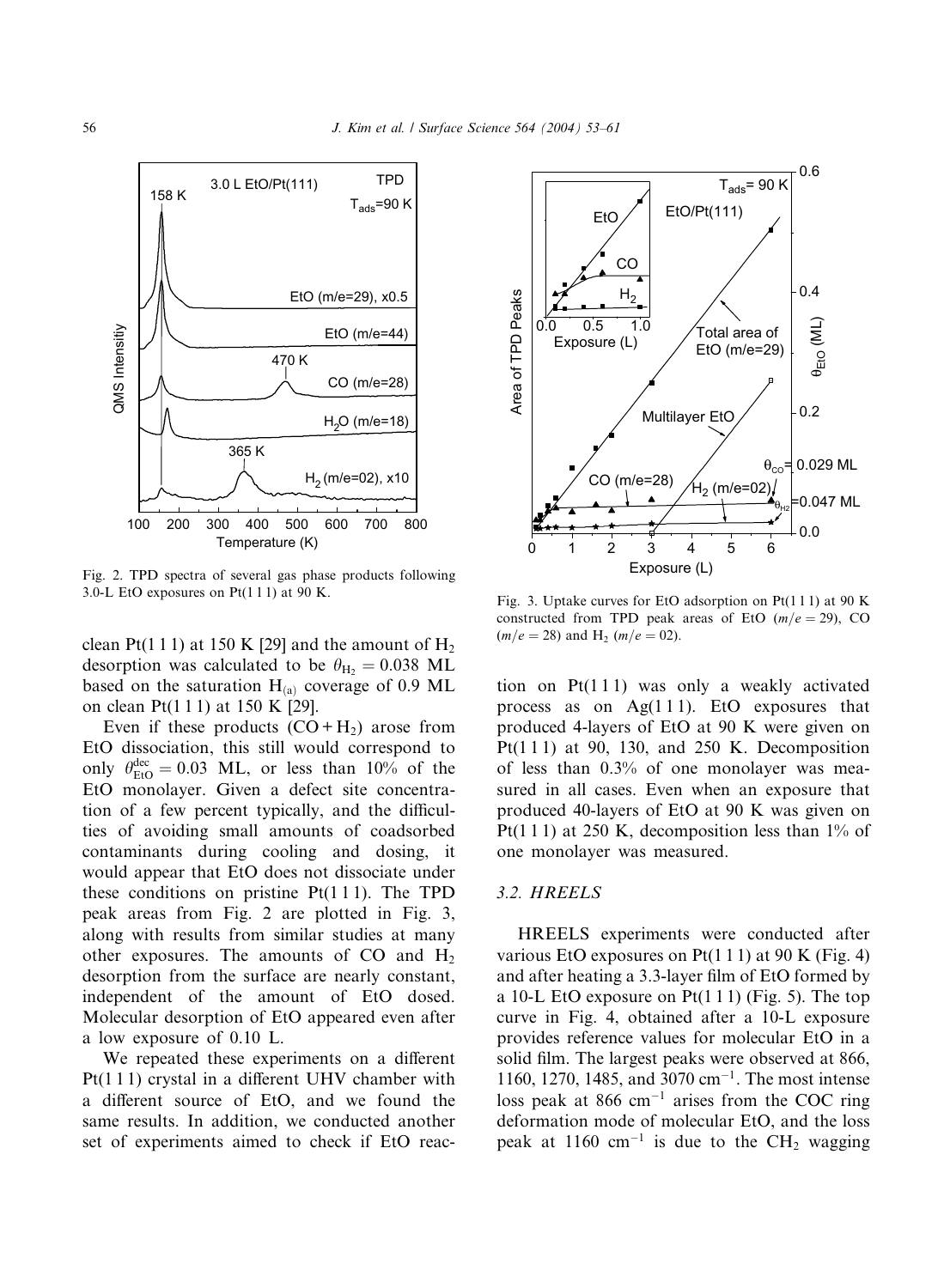

Energy Loss (cm-1)

Fig. 4. HREELS spectra after EtO exposures on Pt(1 1 1) at 90 K.



Fig. 5. HREELS spectra following a 10-L exposure of EtO on Pt(111) at 90 K and after sequentially annealing to 120, 140, 160,200 and 250 K. All spectra were obtained after recooling to 90 K.

mode of EtO. Loss peaks at 1270, 1485, and 3070  $cm^{-1}$  are due to the COC ring breathing mode, CH<sub>2</sub> scissoring mode, and CH stretching modes of molecular EtO, as assigned in Table 1.

At less than one-tenth of monolayer coverage  $(0.2-L)$  EtO), a loss feature from the EtO ring deformation mode was detectable near 840 cm<sup>-1</sup>, which indicates that adsorbed EtO is present in a molecular form. Other peaks at this low coverage at 680, 1630 and  $3400 \text{ cm}^{-1}$  are due to coadsorbed, contaminant  $H_2O$ , along with coadsorbed CO loss peaks at  $500 \text{ cm}^{-1}$  (Pt–CO stretching) and 2100 cm<sup>-1</sup> (C=O stretching) that accumulate during the long scan time (90 min) needed to obtain the spectrum. For 1.0 and 2.0- L EtO exposures to give 1/3 and 2/3 of the monolayer coverage, the peak from the EtO ring deformation mode was red-shifted to 838  $cm^{-1}$ , but no shift was observed for any other peaks. Small peaks at 1700 and 1820  $cm^{-1}$  were detected in the spectrum after 2.0-L EtO exposure, and these are probably due to overtones or combination bands. The Pt–EtO stretching mode at  $250 \text{ cm}^{-1}$  appeared after 1.0-L EtO exposure on  $Pt(111)$ . After this exposure, coadsorbed, contaminant CO gave a vibrational peak due to  $v_{\rm CO}$  at 2100 cm<sup>-1</sup>. A 4.0-L EtO exposure, providing only a 1.3-layer film of EtO on the surface, resulted in a spectrum with all peaks at the same positions.

Fig. 5 shows HREELS spectra taken after a EtO multilayer film from a 10-L EtO exposure on  $Pt(1\ 1\ 1)$  at 90 K was annealed sequentially to several temperatures. All of the spectra were taken after re-cooling to 90 K. The intense ring deformation mode of EtO at 866  $cm^{-1}$  disappeared by 200 K. This means that molecular EtO no longer exists or that the molecular plane of EtO is oriented parallel to the surface. The spectrum at 200 K and higher were similar to that obtained from clean  $Pt(1\ 1\ 1)$  (as shown in Fig. 4) in which only vibrational loss peaks due to small amounts of coadsorbed contaminant  $CO$  and  $H<sub>2</sub>O$  that accumulated during scanning (90 min). HREELS spectra are thus consistent with conclusions from TPD that all EtO-derived species desorbed from the surface by this temperature.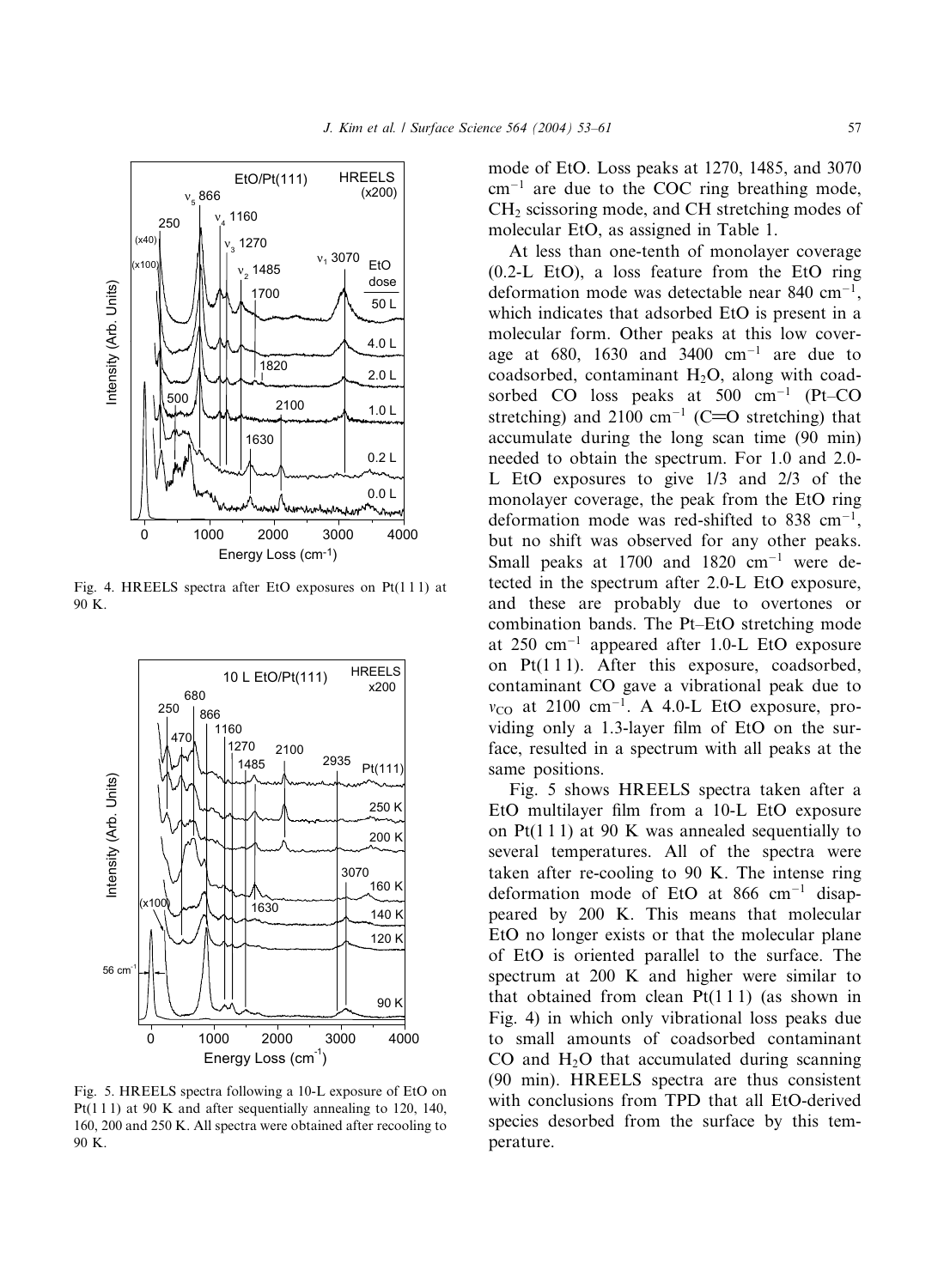| Vibrational mode |                          | IR                     |                           |                          |                     |                   | <b>HREELS</b>     |                   |            |                             |                |                         |
|------------------|--------------------------|------------------------|---------------------------|--------------------------|---------------------|-------------------|-------------------|-------------------|------------|-----------------------------|----------------|-------------------------|
| Mode             | Description              | Gas<br>phase<br>$[36]$ | Liquid<br>phase<br>$[23]$ | Solid<br>phase<br>$[37]$ | In solid<br>Ar [38] | Au(211)<br>$[30]$ | Rh(111)<br>$[18]$ | Pd(110)<br>$[23]$ | Ag(110)    | $Ag(1\ 1\ 1)^{a}$<br>$[11]$ | Pt(111)<br>[8] | Pt(111)<br>this<br>work |
| $v_1(A_1)$       | $CH2$ stretching         | 3018                   | 3014 <sub>vvs</sub>       | 3009, 3004               | 3020                | 2998              | 3050              | 2988              | 2960, 3050 | 3007                        | 2955           | 3070                    |
| $v_2(A_1)$       | $CH2$ scissoring         | 1498                   | 1492s                     | 1494, 1490               | 1496                | 1477              | 1475              | 1494              | 1475       | 1475                        | 1525           | 1485                    |
| $v_3(A_1)$       | Ring stretching          | 1270                   | 1268vvs                   | 1263                     | 1273                | 1265,<br>1254     | 1240              | 1268              | 1250       | 1248                        | 1380           | 1270                    |
| $v_4(A_1)$       | $CH2$ wagging            | 1148                   | 1124m                     | 1141, 1133               | 1258                | 1140              | 1140              | 1147              | 1145       | 1130                        | 1110           | 1160                    |
| $v_5(A_1)$       | Ring deforma-<br>tion    | 877                    | 864vs                     | 860vvs.<br>855w          | 877                 | 865               | 860               | 860               | 847        | 848                         | 895            | 866                     |
| $v_6(A_2)$       | $CH2$ stretching         | 3065                   |                           | 3054ms.<br>3048w         |                     | 3048              |                   | 3070              |            |                             |                |                         |
| $v_7(A_2)$       | $CH2$ twisting           | 1300                   |                           | 1046m,<br>1040sh         |                     | 1041              |                   |                   |            |                             |                |                         |
| $v_8(A_2)$       | $CH2$ rocking            | 860                    |                           | 824w,<br>818ms           |                     | 817               |                   | 770               |            |                             |                |                         |
| $v_9(B_1)$       | $CH2$ stretching         | 3006                   | 3003                      | 2996ms,<br>2986s         | 3010                | 2985,<br>2922     |                   | 2988              |            | 3038                        |                |                         |
| $v_{10}(B_1)$    | $CH2$ scissoring         | 1472                   | 1468                      | 1467s.<br>1460m          | 1470                | 1467              |                   | 1434              |            | 1475                        |                |                         |
| $v_{11}(B_1)$    | $CH2$ wagging            | 1151                   | 1150                      | 1167ms,<br>1164m         | 1154                | 1169              |                   | 1086              |            | 1130                        |                |                         |
| $v_{12}(B_1)$    | Ring deforma-<br>tion    | 872                    | 864                       | 874sh                    | 879                 |                   |                   | 935-950           |            | 787                         |                |                         |
| $v_{13}(B_2)$    | $CH2$ stretching         | 3065                   | 3072                      | 3073w,<br>3066s          | 3071                | 3070              |                   | 3070              |            | 2989                        |                |                         |
| $v_{14}(B_2)$    | CH <sub>2</sub> twisting | 1142                   | 1150                      | 1158ms,<br>1152sh        | 1146                | 1158              |                   | 1132              |            | 1130                        |                |                         |
| $v_{15}(B_2)$    | $CH2$ rocking            | 821                    | 799                       | 794vs.<br>788vs          | 822                 | 797               |                   | 770               |            | 787                         |                |                         |

Table 1 Vibrational modes of ethylene oxide

<sup>a</sup>We have reassigned the  $B_1$  and  $B_2$  modes from Ref. [11].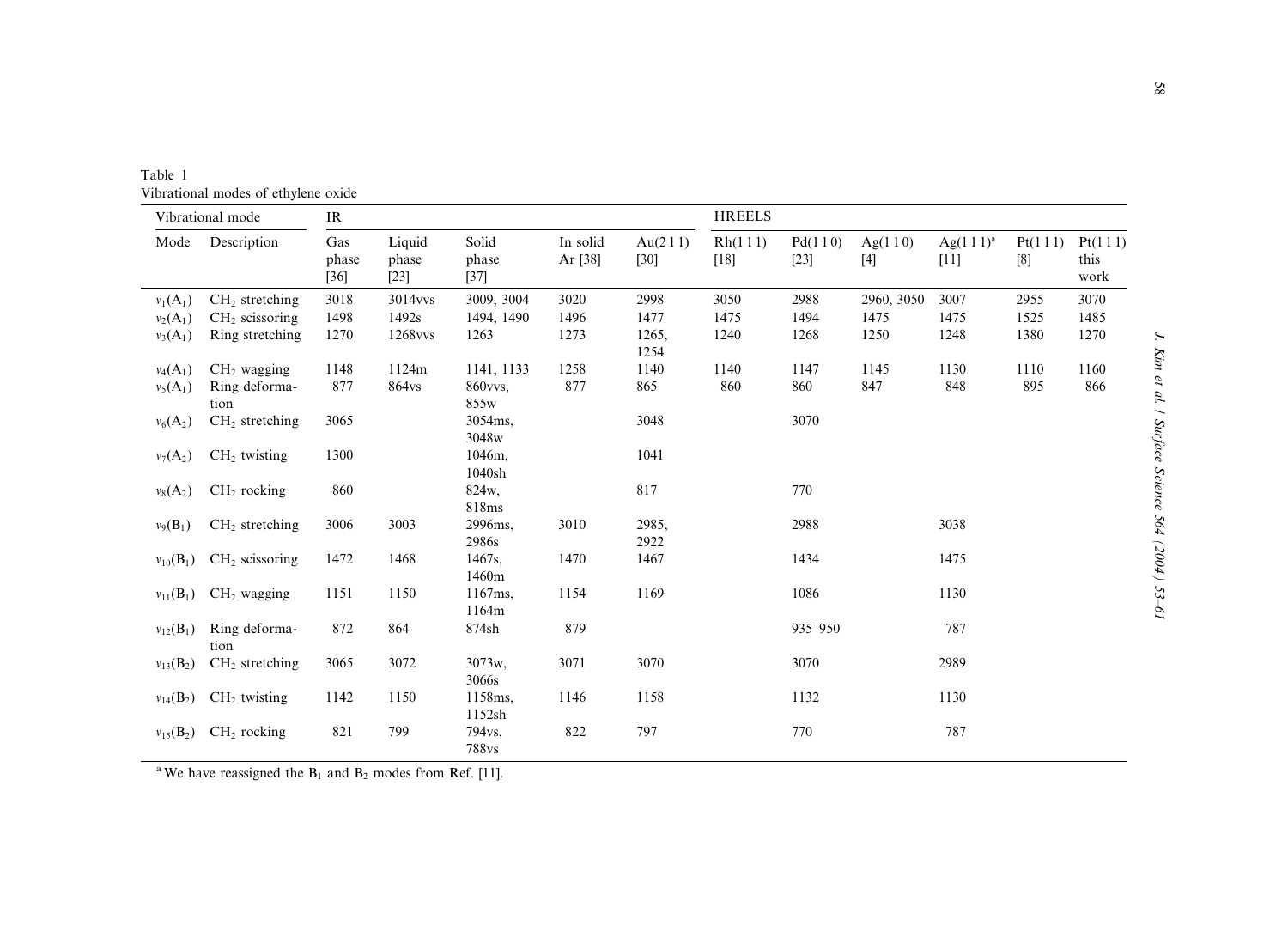## 4. Discussion

The origin of the high selectivity and reactivity of promoted Ag catalysts for the catalytic epoxidation of ethylene by  $O_2$  to form ethylene oxide (EtO) is still an interesting question. It is now clear that coadsorbed or preadsorbed surface or subsurface oxygen (depending on the metal) can have a tremendous influence on the reactivity of ethylene and the oxygen-containing hydrocarbon or other hydrocarbons in catalytic oxidation reactions. It has often been cited that a principle difference between Ag and Pt catalysts was that Pt surfaces readily dissociated the EtO product. This ''common knowledge'' seems to have a single surface science study as its basis. A study of EtO adsorption on Pt(1 1 1) by Campbell and Paffett [8] reported that EtO dissociated on the  $Pt(111)$ surface and left carbon residue as detected by AES. They also reported significant amount of  $H_2$ , CO, and CH<sub>4</sub> by TPD. HREELS spectra after 1and 30-L EtO exposures on  $Pt(1\ 1\ 1)$  at 300 K were reported and several peaks from hydrocarbon species were detected. These results are quite surprising in light of the subsequent data from Weinelt et al. [25] that showed EtO adsorbed and desorbed predominantly reversibly on  $Pt(110)$ - $(1 \times 2)$ .

In our reinvestigation of the  $Pt(111)$  surface chemistry, carbon residue from EtO dissociation was not detected by AES after TPD experiments following less than monolayer coverages of EtO. The amounts of  $CO$  and  $H_2$  detected in TPD following less than monolayer coverages were relatively small and nearly independent of the EtO exposure. The molecular EtO peak in TPD was eliminated by preannealing to 230 K and no other masses were detected above 230 K except  $H_2$  and CO. TPD uptake curves showed that there was a small amount (0.02 ML) of coadsorption from the background gases, or possibly dissociation at low exposures that can easily be attributed to defects at the surface.

Table 1 gives vibrational modes and frequencies of EtO in the gas, liquid and solid phase investigated with infrared (IR) absorption spectroscopy,along with data for EtO adsorbed on several metal surfaces investigated with HREELS. The

CH stretching band at 3070 cm<sup>-1</sup> is composed of four vibrational modes:  $v_1(A_1)$ ,  $v_6(A_2)$ ,  $v_9(B_1)$  and  $v_{13}(B_2)$ . In infrared reflection-absorption spectroscopy (IRAS) spectra of EtO on  $Au(211)$ , multiple peaks were observed at multilayer coverage: 3073 and 3061 ( $v_6$  and  $v_{13}$ ), 3005 and 2995 ( $v_1$  and  $v_9$ ), and 2915 cm<sup>-1</sup> [30]. In the EtO multilayer on  $Au(211)$ , molecules are sufficiently randomly oriented so that all of the possible IR active modes were observed in IRAS. The  $2915$ -cm<sup>-1</sup> band appeared only at multilayer EtO coverages on  $Au(211)$  and its origin is not clear. In HREELS spectra of EtO on Pt $(1\ 1\ 1)$ , a loss peak near this low frequency is visible from low to high coverages. This was the only peak observed in the CH stretching region for less than 10% of monolayer coverage. Even at  $10\%$  of monolayer coverage, the loss peak of the EtO-ring deformation mode at 860  $cm^{-1}$  was observed, which establishes that EtO is adsorbed molecularly without the molecular plane parallel to the surface. We cannot determine from our data whether the adsorption geometry has the oxygen-end "up" or "down", but we would certainly expect to have the oxygen atom coordinated to the Pt surface. Weinelt et al. [25] reported work function measurements for EtO on Pt(1 1 0)-(1  $\times$  2) and concluded that the oxygen-end of EtO was down because the work function decreased as the coverage increased.

In related studies, Shekhar et al. [20,23] suggested that EtO adsorbed on Pd(1 1 0) underwent a ring-opening reaction above 200 K and ultimately produced CO and methylene species on the Pd surface. In HREELS, the intensity of the ringdeformation loss peak at 935  $cm^{-1}$  increased after annealing to 180 K. In our studies, we did not observe this peak and only losses of coadsorbed  $H<sub>2</sub>O$  increased after annealing to 160 and 200 K. We conclude that EtO does not undergo ringopening on  $Pt(1\ 1\ 1)$  under these conditions.

If ring-opening reactions were to occur, methanol and acetaldehyde are likely intermediates at the surface. Methanol adsorption on  $Pt(111)$  has been investigated by many researchers. Sexton et al. [31] found that 10% of the methanol in the monolayer dissociated on  $Pt(1\ 1\ 1)$ , however, this was later shown to be caused by defect sites on the Pt(111) surface [32]. A more recent study of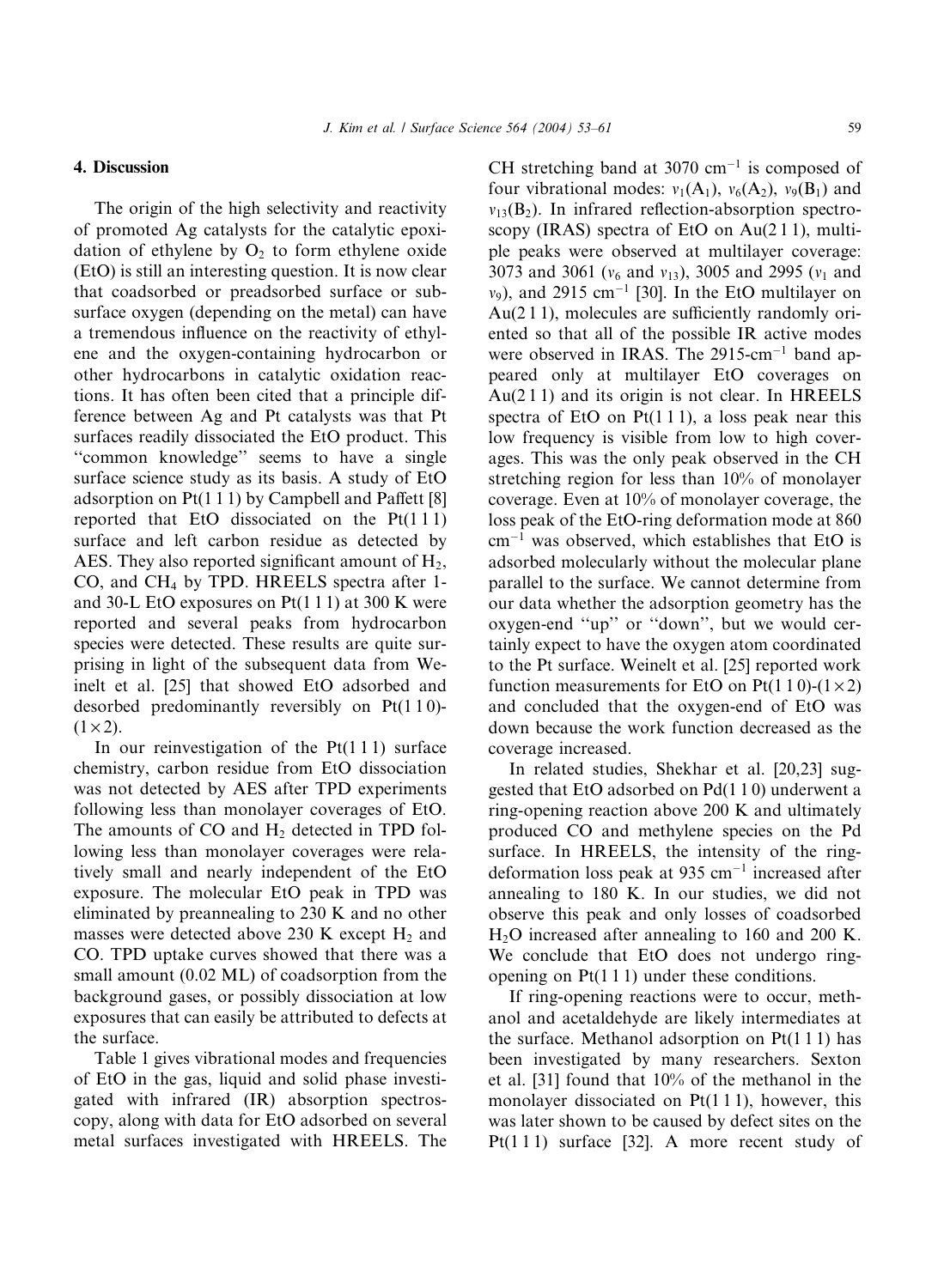methanol adsorption on Pt(1 1 1) by Panja et al. [33] also found no decomposition on  $Pt(111)$ . Methanol desorbed molecularly from Pt(1 1 1) in TPD with a peak at 194 K at low coverages and 183 K at monolayer coverage. Wang and Masel [34] has reported that methanol adsorbed molecularly on Pt(1 1 0)-( $2 \times 1$ ) at 100 K. Some methanol decomposed to form methoxy  $(\mu$ -OCH<sub>3</sub>) with heating to 125–200 K. Some surface methoxy groups recombined with hydrogen to produce methanol and some decomposed to liberate CO and hydrogen with heating to 215–275 K. There is no evidence for methanol or methoxy species in our studies of EtO on  $Pt(111)$ . The other likely intermediate, acetaldehyde ( $CH<sub>3</sub>CHO$ ), adsorbs molecularly on  $Pt(1\ 1\ 1)$  at 90 K and polymerizes during TPD of multilayer films. Slightly more than one-half (56%) of adsorbed acetaldehyde in the monolayer dissociated by heating the surface to 250 K to desorb CO,  $H_2$  and CH<sub>4</sub> and form carbon residue [35]. Molecular desorption of acetaldehyde occurred in two peaks at 150 and 200 K at monolayer coverage, with the high temperature peak corresponding to recombination of an acetyl  $(CH<sub>3</sub>C=O)$  intermediate on the Pt(1 1 1) surface. There is no evidence for acetaldehyde or acetyl species in our studies of EtO on Pt(111).

## 5. Summary

TPD was used to show that ethylene oxide (EtO) adsorbs reversibly on the Pt(1 1 1) surface. EtO desorbed in a peak at 210 K which shifted to 154 K at monolayer EtO coverage, corresponding to desorption energies of  $E_d = 12.8-9.3$  kcal/mol. AES did not show any carbon residues from EtO dissociation at monolayer coverage. These results extend and correct previous studies of this system that found extensive EtO dissociation on Pt(1 1 1). Our HREELS results show that EtO adsorbs molecularly even at coverages of less than 10% of a monolayer and that EtO desorbed cleanly by 250 K under UHV conditions. EtO binds to the surface in an upright configuration with  $C_{2v}$  symmetry. In discussing differences between the chemistry of Ag and Pt catalysts for ethylene epoxidation, our results and other recent surface science studies suggest that Pt is less reactive for decomposing the EtO product of the reaction than was commonly thought in the past.

#### Note added in proof

One of the authors of Ref. [8] (CTC) has subsequently acknowledged to us that electroninduced chemistry due to electrons from the mass spectrometer likely influenced the results reported in that paper.

#### Acknowledgements

This work was supported by the US Department of Energy, Office of Basic Energy Sciences, Chemical Sciences Division. A. Olivas thanks CONACYT for providing a scholarship.

## References

- [1] P.A. Kilty, W.M.H. Sachtler, Catal. Rev.-Sci. Eng. 10 (1974) 1.
- [2] W.M.H. Sachtler, C. Backx, R.A. van Santen, Catal. Rev.-Sci. Eng. 23 (1981) 127.
- [3] C. Backx, C.P.M. De Groot, P. Biloen, W.M.H. Sachtler, Surf. Sci. 128 (1983) 81.
- [4] S.R. Bare,J. Vac. Sci. Technol. A 10 (1992) 2336.
- [5] C. Benndorf, B. Krüger, B. Nieber, Appl. Catal. 25 (1986) 165.
- [6] C. Benndorf, B. Nieber, B. Krüger, Surf. Sci. 189/190 (1987) 511.
- [7] B. Krüger, C. Benndorf, Surf. Sci. 178 (1986) 704.
- [8] C.T. Campbell, M.T. Paffett, Surf. Sci. 177 (1986) 417.
- [9] R.B. Grant, R.M. Lambert, J. Catal. 93 (1985) 92.
- [10] B. Nieber, C. Benndorf, Surf. Sci. 251/252 (1991) 1123.
- [11] S. Linic, M.A. Barteau, J. Am. Chem. Soc. 124 (2002) 310.
- [12] C. Benndorf, B. Nieber, J. Vac. Sci. Technol. A 4 (1986) 1355.
- [13] M. Weinelt, P. Zebisch, H.-P. Steinrück, Surf. Sci. 287/288 (1993) 471.
- [14] B. Nieber, C. Benndorf, Surf. Sci. 235 (1990) 129.
- [15] H. Hamadeh, O. Knauff, G. Pirug, H.P. Bonzel, Surf. Sci. 311 (1994) 1.
- [16] B. Nieber, C. Benndorf, Surf. Sci. 269/270 (1992) 341.
- [17] J.G. Serafin, C.M. Friend, J. Am. Chem. Soc. 111 (1989) 6019.